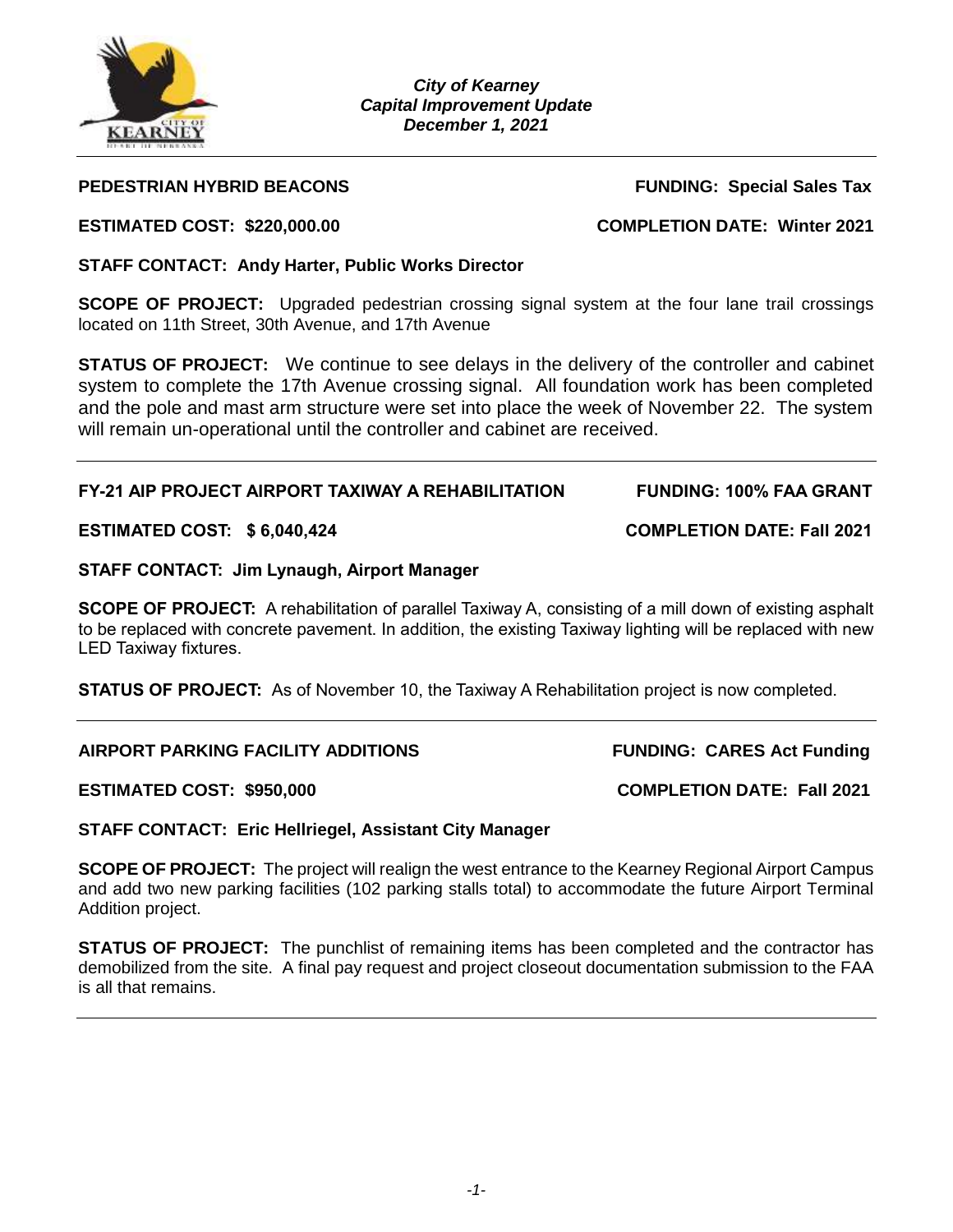### *City of Kearney Capital Improvement Update December 1, 2021*

# **ESTIMATED COST: \$1.7 – 2 million COMPLETION DATE: TBD**

# **STAFF CONTACT: Andy Harter, Public Works Director**

**SCOPE OF PROJECT:** Structure and abutment repairs, approach, slabs, sidewalk, railing and lighting

**STATUS OF PROJECT:** Staff is currently reviewing other funding options available. Staff is currently evaluating options to rebid the project for the 2022 construction season.

# AVENUE "N" FROM 28TH to 39TH STREET FUNDING: Special Sales Tax

**ESTIMATED COST: \$2,200,000-3,200,000 COMPLETION DATE: Winter 2021**

# **STAFF CONTACT: Andy Harter, Public Works Director**

**SCOPE OF PROJECT:** Remove and replace existing 46' wide concrete street with new 48' wide concrete street, curb gutter, and storm sewer improvements

**STATUS OF PROJECT:** All concrete work has been completed and final grading and cleanup operations are underway. The final roadway striping is to be completed on Monday, December 6.

### **TENNIS CENTER FUNDING: Grants, Donations, & UNK**

**ESTIMATED COST: \$9,000,000 COMPLETION DATE: April 2022**

### **STAFF CONTACT: Scott Hayden, Park & Recreation Director**

**SCOPE OF PROJECT:** Indoor tennis center with six courts, spectator seating, and park and recreation offices. Facility will be located on the south side of University Village.

**STATUS OF PROJECT:** The contractor has completed the parking lot and most of the sidewalks. Crews are working on completing the glass entrance to fully enclose the building. Some fine grading of the grounds and landscaping have started. Interior electrical, plumbing, drywall, and HVAC work continue. Staff working on equipment purchase and various tasks related to facility and program operations.

**2ND AVENUE OVERPASS FUNDING: NDOT Relinquishment Agreement Funds**